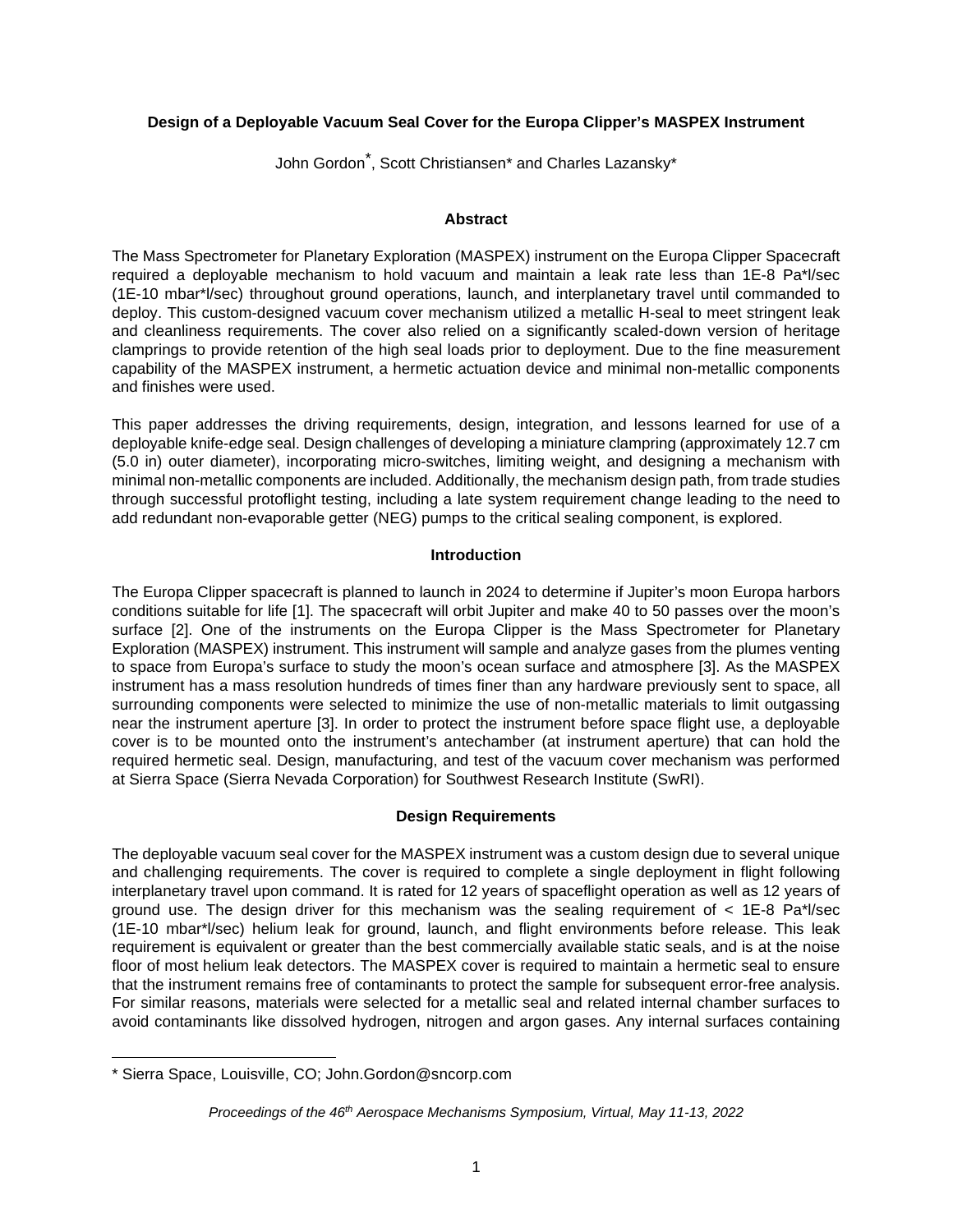dissolved gasses would outgas and negatively impact the instruments analytical results. All components of the cover mechanism were required to be retained below the instrument aperture following release, in order to not occlude the aperture, limiting the input into the instrument. Additional requirements include application of redundant heaters and springs (for cover open), as well as a mass limit less than .86 kg (1.90 lb).

Finally, due to the instrument and mechanism's position on the spacecraft (cantilevered away from the spacecraft) and functional requirement to maintain seal throughout environmental loading, the operational temperature and vibration requirements were key design drivers. Vibration, (X-Axis, perpendicular to aperture and sealing surface) was high at 26.1 gRMS. Cover operational (flight) temperatures ranged between -60°C to 80°C with a mechanism bakeout requirement of 220°C.

# **Flight Mechanism Design**

The flight design evolved from a series of developmental design and test iterations as test results revealed new information and requirements evolved. Although the final flight design deviated from the prototype concept, the functionality of the cover as a whole remained consistent. The main structural components of the mechanism, including the rings, clampring, seal plate, and hinge structure were composed of Titanium 6AL-4V.



*Figure 1: Component positions on cover mechanism (Left) Stowed rendering of flight mechanism mounted on antechamber, (Right) Deployed rendering. Credit: Sierra Space Corporation* 

The mechanism incorporates a modified Bostec capped H-seal to achieve the 1E-8 Pa\*l/sec helium leak requirement. The seal is made from a C107200 copper alloy, with a gold-sputtered finish for corrosion resistance. C107200 copper was selected due to its CTE similarities to the instrument interface. Additionally the material, in conjunction with the H-seal design, had an acceptable force to load, and did not require any non-metallic components to retain the required leak rate. The seal was loaded perpendicularly to the surface with a GSE fixture. Hinge compliance (in-plane as well as axial rotation degrees of freedom) was incorporated to allow for proper loading and alignment of the seal. The design insured the seal remained parallel and did not arc down onto the knife-edge interface on the instrument prior to the engagement load event. For deployment, the cover rotates on a hinge line with 1.27 mm (0.050 in) of axial pin clearance to account for component tolerances and seal loading travel. The seal is designed with an extension to support redundant NEG pumps, which are required to mitigate outgassing during vacuum pump down of the instrument. This extension is supported by a structure that had three clamps surrounding the extension, preventing displacement of the seal during vibrational loading of the mechanism. These clamps are specifically designed with recessed features to ensure two lines of contact each onto the seal. This ensures the seal will not fail due to the attached support structure reaction loads during exposure to the vibration environment.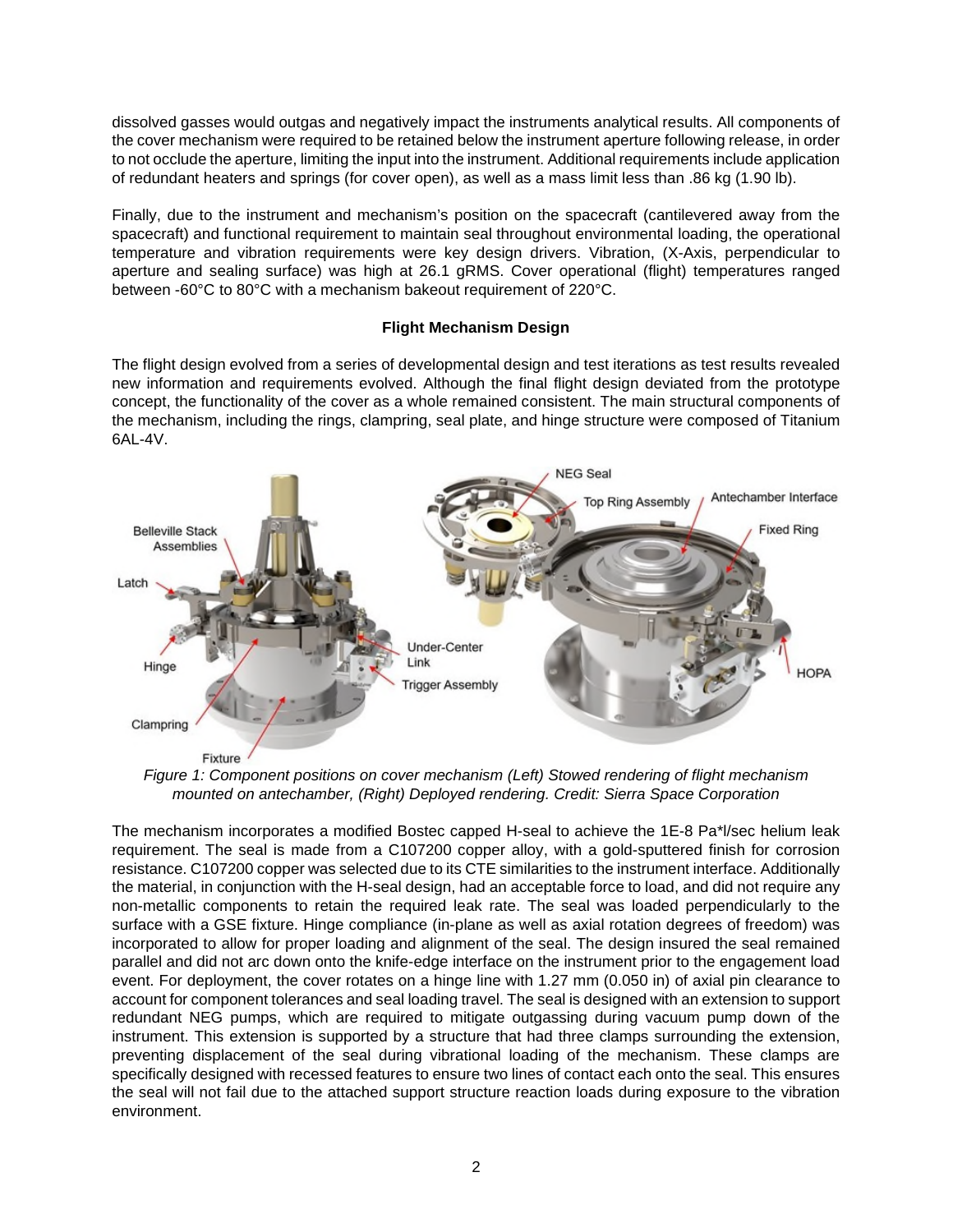The top ring assembly is held in place using a miniaturized clampring with built-in shoes. The clampring, approximately 12.7 cm (5 in) diametrically, holds the top and fixed rings in place. Tension in the clampring, approximately 1780 N (400 lbf), is held with an under-center latch and trigger assembly. The clampring tension was derived to react the engagement loads required to set the cover seal. In accordance with heritage design, the clampring is machined in a free state larger than the radius of the band catchers, and its stowed state, such that upon deploy, the clampring is held under its own elastic forces. The catchers hold the clampring in place for the remainder of the spacecraft's operations, preventing microphonic excitation. The geometry of the linkage is designed to prevent the under-center link from reaching the overcenter condition, thus ensuring the clampring always wants to open. The trigger assembly holds the latch in place until actuated using a Sierra Space High Output Paraffin Actuator (HOPA) mechanism. The trigger is held preloaded, before actuation, via compression springs housed in the trigger assembly. The trigger slides along a mounting bracket with redundant bushings. The HOPA used, an EH-3525 model, is hermetically sealed and provides 222 N (50 lbf) upon command using redundant heaters [5].



**Trigger Catch** (C65500 Bronze)

**Trigger Shuttle** (Ti 6Al-4V, Solid Film Lubricant)

**Shuttle Bushings** (Beryllium Copper, Solid Film Lubricant)

Under-Center Linkage (Ti 6Al-4V, Solid Film Lubricant) **EH-3525 HOPA** 

*Figure 2: Stowed clampring and under-center latch on flight mechanism. The under-center latch assembly required use of components with different materials and the use of non-evaporable lubricants. Credit: Sierra Space Corporation* 



*Figure 3: Belleville stack assembly isometric cut view. Also shown is the knife-edge cut into the H-seal from the antechamber sealing interface. The sealing interface is preloaded for flight by five Belleville washer stacks. Credit: Sierra Space Corporation* 

The seal is engaged onto the knife-edge antechamber via an external ground support equipment (GSE) fixture that loads the seal through the load plate. The seal protects an aperture slightly larger than 20.3 mm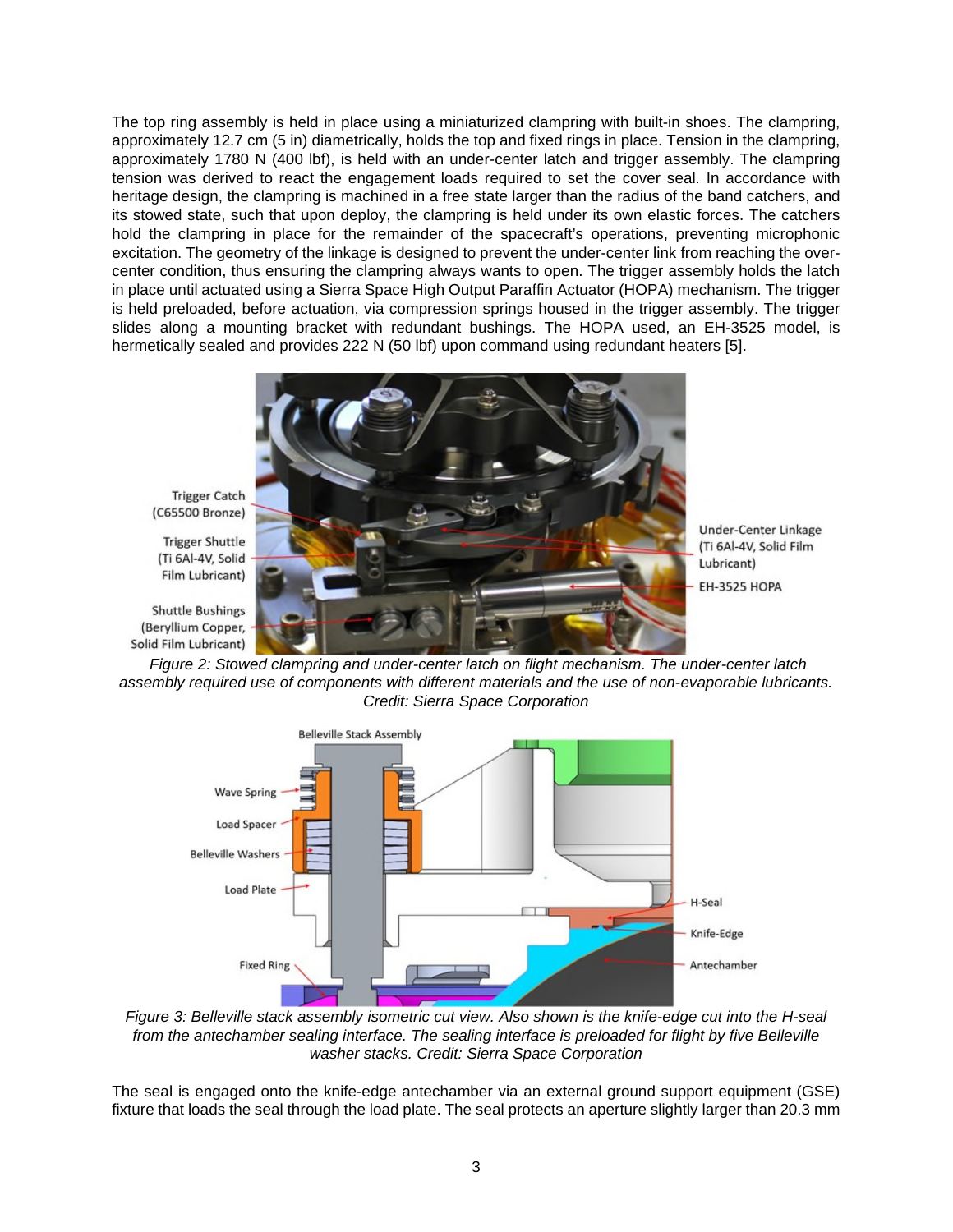(0.80 in). Following engagement of the seal, the seal is retained onto the antechamber with approximately 13.3 kN (3000 lbf) via five Belleville stacks. Each stack was characterized prior to integration and shimmed to ensure the desired preload when torqued to a hard stop. The Belleville stacks provide force through the load plate, and are retained by threading into the top ring, and constrained before deployment with a clampring. Each stack also has a wave spring, which upon clampring deployment, acts to pull the top ring away from the interface surface ensuring the top ring assembly clears the clampring (Ref Fig. 3).

Actuation of the HOPA is confirmed with a micro switch located on the trigger assembly. The switch is closed and snubbed into place during launch operations and rides along a cam during mechanism release.

Upon release of the clampring latch, the top ring assembly is released from the fixed ring and moves to the deployed state via two redundant torsion springs reacting at the hinge line. These springs are aided by a kickoff plunger, oriented 180 degrees from the hinge line, to mitigate any stiction of the seal onto the antechamber. Testing of the mechanism indicated that stiction and the force to release the seal was negligible. When fully deployed, the top ring assembly contacts a diving board hard stop. The diving board hard stop acts to react the deployment force from the torsion springs and kickoff plunger. Additionally, the top ring assembly is preloaded against the diving board and latched into place following seal deployment. A micro switch is located on the hinge line, to indicate when the cover is clear of the clampring towards the deployed condition. The switch is closed during stowed operations and rides along a cam as the top ring assembly deploys.



*Figure 4: Hinge and latch assembly in stowed state. Latch assembly prevents rebound of cover and locks the upper ring assembly below the instruments aperture following mechanism deployment. Credit: Sierra Space Corporation* 

Due to the sensitive nature of the MASPEX instrument, careful consideration to all non-metallics and use of dissimilar metals was taken for the cover mechanism. No non-metallic materials were used in the sealing interface, which is exposed to the instrument aperture. For sliding surfaces of the mechanism, Dicronite solid-film lubricant was used. For the hinge line, the structural components of the mechanism, composed of titanium 6AL-4V, rotated on a 15-5 stainless steel hinge pin (undersized to provide compliance for seal loading), with the rotating surfaces separated by beryllium copper washers. The loading surfaces of the clampring and rings were also lubricated with the Dicronite solid-film material. Care was taken to properly burnish the rings and clampring before integration, and visual inspections were conducted after all functional testing to ensure that the surfaces were not degrading under the clamping loads. The solid-film coating was used on the prototype, EDU, and flight builds, and did not show degradation during functional and environmental testing. Additionally the under-center latch (Dicronite coated titanium 6Al-4V) component is loaded on the trigger assembly, and slides along a C65500 bronze shuttle when deployed.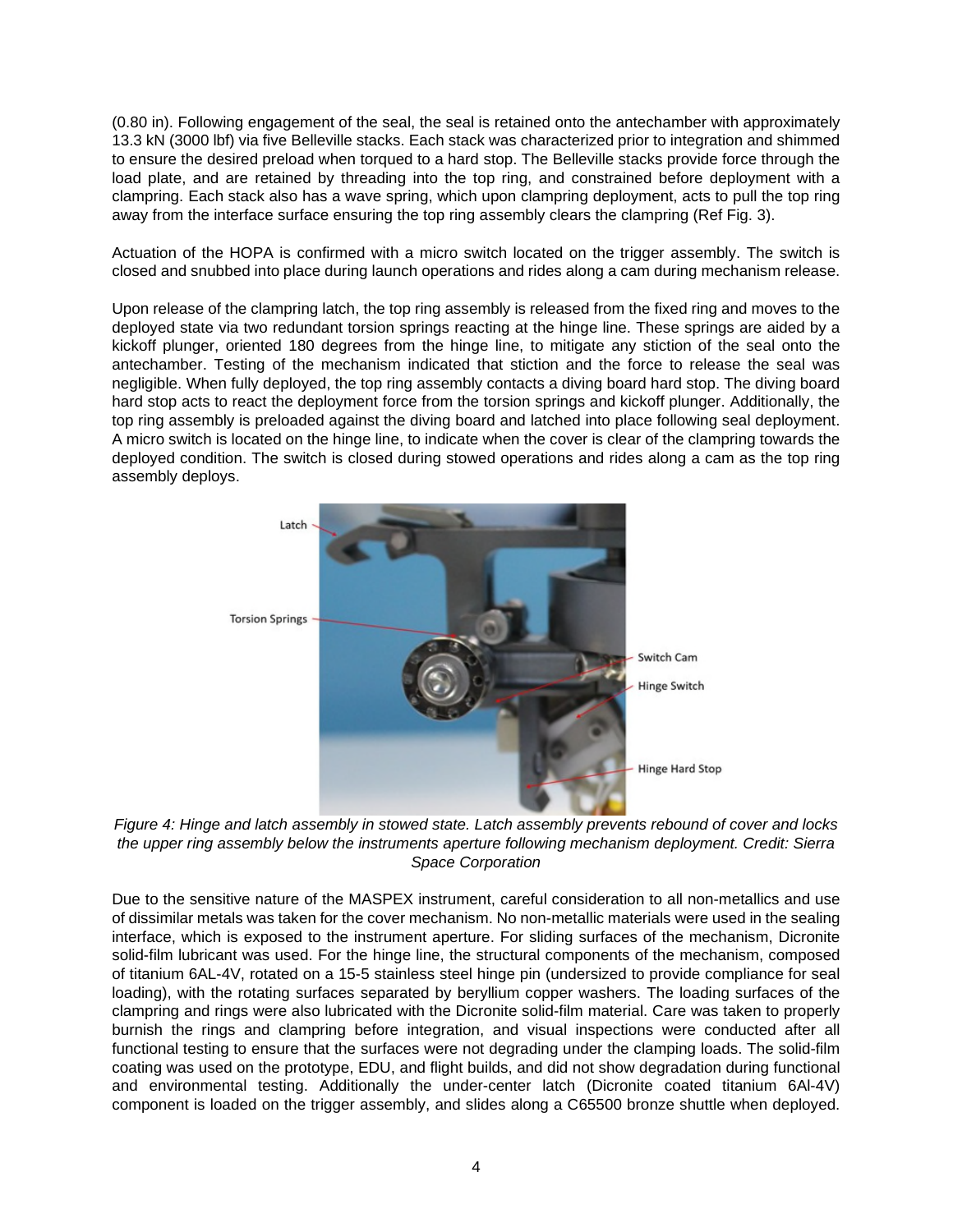The trigger shuttle rides on beryllium copper bushings along structural surfaces coated by Dicronite solidfilm lubricant (Ref Fig. 2). More on this topic is discussed in the Trade Study section.

Although the cover mechanism was a unique custom design, several heritage components and concepts were incorporated. The cover design is based on an optical cover for NASA's Thermos-Spheric Temperature Imager. This design was updated to integrate the H-seal and to mount on the MASPEX instrument antechamber. The retention method is a modified clampring, based on a heritage clampring and HOPA mechanism for Cassini's Plasma Spectrometer, flown on the Cassini orbiter. The EH-3525 HOPA has significant flight heritage as a part of Sierra Space's paraffin actuator product line with over 20 years of spaceflight heritage. Bostec H-seals also have NASA flight heritage.

## **Mechanism Developmental History**

A number of trade studies and engineering development units proceeded the final flight design. The following describes the history behind this cover mechanism's development. The initial concept for the cover mechanism incorporated a yet to be determined vacuum seal retained by a clamped interface to the MASPEX instrument's aperture. Design started around retaining the seal with a marman type clampring, however a pyro release of the clampring (commonly used) would have to be replaced with a lower shock release mechanism. This door cover was to be driven by torsion springs to move the door from the stowed to deployed state.

## **Trade Studies**

The cover system design evolved from a series of trade studies to investigate potential seals capable of meeting the system leak requirement. This seal was originally required to meet a <5.0 E-10 Pa\*l/sec helium leak requirement, without the use of non-metallic components with all surfaces free of dissolved hydrogen, nitrogen, and argon. The leak requirement was later relaxed to "just" 1E-8 Pa\*l/sec helium leak. Further limiting design options was the deployable aspect of the seal cover. Design considerations were evaluated against required seal load (engagement and retention) as well as seal separation dynamics. Low engagement sealing force was critical to ensure the cover's mount (antechamber/ thermalizing chamber) would not be overloaded during mechanism integration. Additionally, potential seals were assessed for reusability, flight heritage, and cost/lead-time.

The seals investigated during this phase of the trade study were Bostec H-seals (cap, engaged exclusively on one side, and standard, engaged on two sides), conflat seals, delta seals, and metallic O-/C- rings. The H-seals, and the conflat seals were the highest scoring seals following the initial trade study. These seals scored the best because of effective performance in two key areas: leak rate and material composition (i.e., minimal leak rate and nonmetallic material composition). The H-seals also exhibited lower sealing force characteristics compared to other seals investigated. They function by engaging a knife-edge into a recessed flat surface on the seal. Load is taken through a positive stop on the seal to prevent overload of the seal once the knife-edge is fully engaged into the sealing surface [4] (Ref Fig. 3). The geometry of the knife-edge cut into the sealing surface is different than that of a conflat seal, and results in a lower necessary seal engagement load as compared to conflats.

Following initial trade studies, the capped H-seal was selected for additional helium leak checks. Note that these seals are typically used statically for vacuum tubing. The seal was tested under multiple configurations to determine the optimal seal material and interface engagement for the cover mechanism. Seal materials tested including 1100 aluminum, 200 nickel, and C107200 copper. Engagement depth of the knife-edge was characterized (.127 to .203 mm (.005 to .008 in)). This engagement depth study was critical and helped establish materials that required low engagement force while minimizing leak rate.

The seal configurations were subjected to thermal environments (25°C to 180°C) to ensure that the leak rate of the seal did not violate the leak requirement during thermal extremes or transitions between hot and cold. The seal configuration was set up in an enclosed chamber following seal loading, subjected to vacuum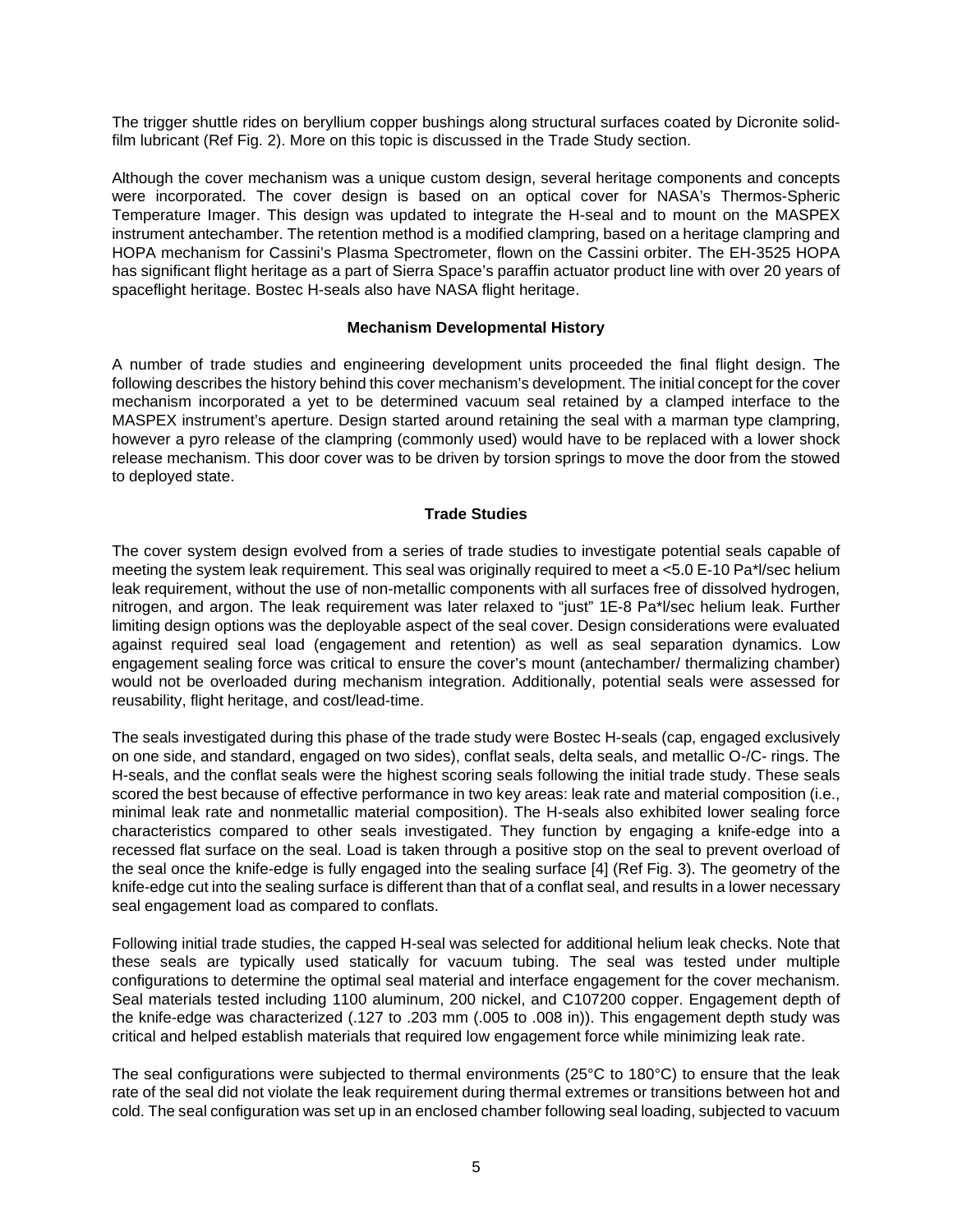on one side of the seal, and helium pressure (up to 689 kPa (100 psi)) on the other (Ref Fig. 11). Helium background checks and internal calibration of the leak detector were conducted before and after helium pressurization of the enclosure.

Trades and testing determined that nickel and copper H-seals exhibited the best sealing characteristics. CTE differences between the aluminum seal and the antechamber resulted in unacceptable leaks. Nickel and copper seals showed minimum leak rates when the knife-edge engagement of the seal was .178 to .203 mm (.007 to .008 in). Seals predominantly met the sealing requirements with knife-edge engagement of .127 mm (.005 in). There was a singular test event with the nickel seal at the maximum temperature that violated the leak requirement for the nickel seal. Further investigation into the leak suggested that this was due to a GSE error. It is critical to ensure all joints, valves, and interfaces in the test setup were correctly sealed to ensure that any leak detected could be accurately attributed to the seal being tested.

Following trades and testing, the copper seal proved to provide the best overall characteristics and was chosen for the mechanism for several reasons. First, it offered lower initial engaging loads. Second, copper is a better CTE match with the A286 antechamber interface. Additionally, it was determined that the copper seal would be sputtered with a gold plating to mitigate concerns about copper corrosion during spaceflight.

During testing, sealing performance of the seal flat and knife-edge interfaces were highly dependent on surface condition and proper loading. Components needed to be highly controlled to eliminate burrs, cuts, scratches and other surface defects. Any damage to the sealing surface resulted in reduced capabilities to hold leak at the required level. Load being applied perpendicular to the sealing interface proved critical. This load needed to be applied evenly around the knife-edge interface. The knife-edge cut into the H-seals needs to be crisp (Ref Fig. 5); rounded cuts due to uneven loading of the seal did not result in acceptable sealing interfaces. Following the conclusion of leak testing it was noted that negligible force was required to release the seal from the antechamber interface.



*Figure 5: Desired cut from knife-edge onto capped H-seal. Cut is concentric relative to stop and sealing surfaces. The resulting cut is clean with not nicks or blemishes. Credit: Sierra Space Corporation* 

In addition to evaluating seal design, a trade study was conducted into potential actuation devices for the cover mechanism. Different models of heritage Sierra Space's HOPAs were compared for cleanliness (hermetically sealed), stroke and power output, mass, input power required, and redundancy for internal heater circuits. Trade study results indicated that the EH-3525 HOPA would best meet the mass and linear force actuation requirements for the cover release mechanism. The EH-3525 HOPA is hermetically sealed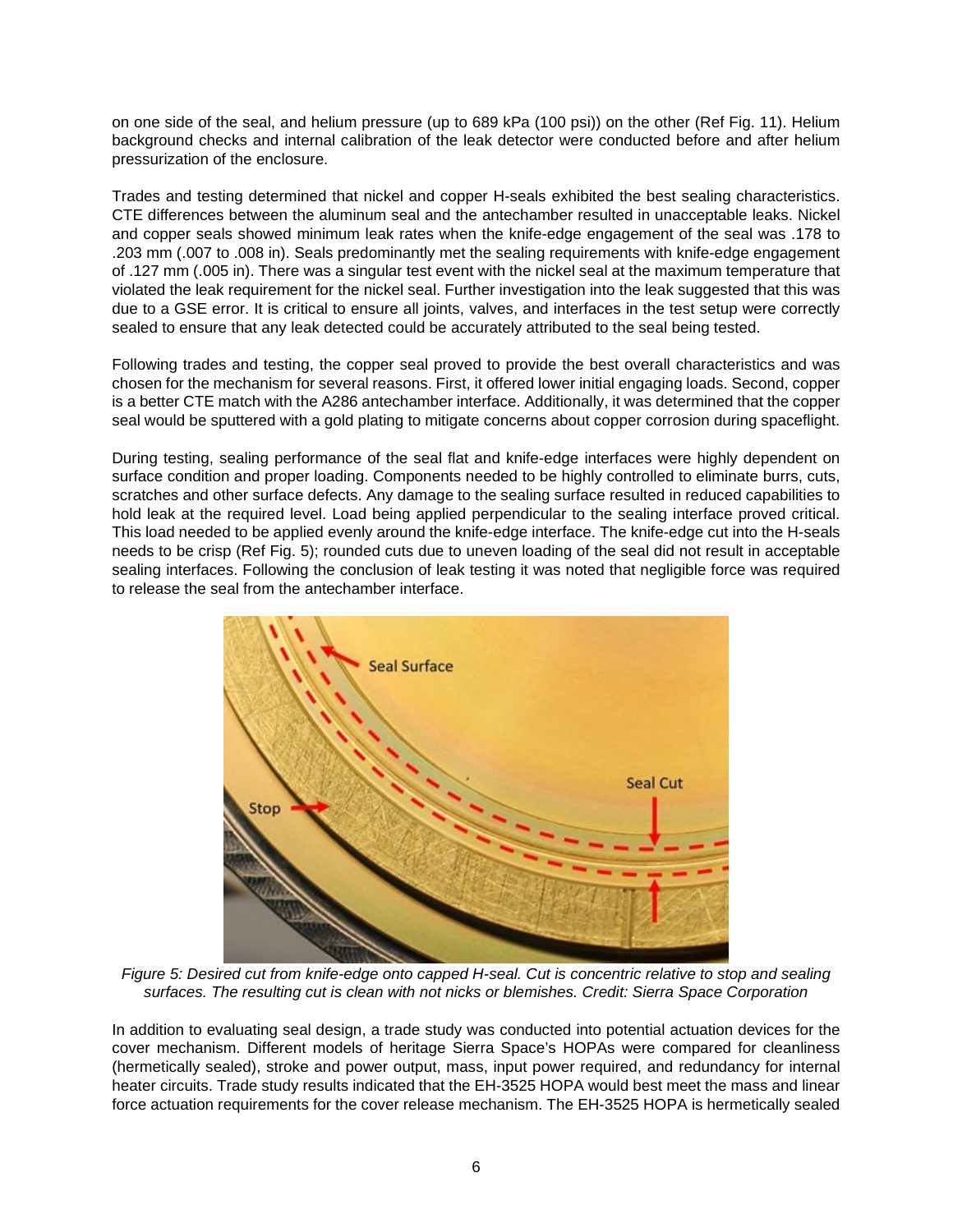via welded bellows with sufficient stroke and output force for use on the cover. The EH-3525 HOPAs operational power required (5 W @ 28VDC) and mass (<35 g) were minimal, and met system requirements.

Lubrication choice for the sliding surfaces of the mechanism also posed a unique problem. Given the mechanism's location very near to and around the instrument aperture, a low outgassing lubricant was needed. As this requirement eliminated all wet and binder based lubricants, it pointed toward a sputtered lubricant such as  $MoS<sub>2</sub>$  or WS<sub>2</sub>. Because key requirements for this mechanism included very low outgassing, sliding contact, very low cycle life, and the need for a very thin coating, Dicronite (sputtered  $WS<sub>2</sub>$ ) was selected over MoS<sub>2</sub> [6]. Previous space industry experience also indicated that rigorous application and handling practices were required to successfully use Dicronite in a spacecraft mechanism. All lubricated components were coated exclusively at approved vendors, with 100% visual inspection upon receipt. During assembly, contacting interface surfaces were appropriately burnished, and these surfaces were inspected and monitored during subsequent assembly and test to ensure that degradation or exessive wear did not occur.

# **Prototype and EDU Development/Testing**

The initial cover mechanism for the prototype and engineering development units was designed following the trade studies. This cover incorporated a copper capped H-seal and the EH-3525 HOPA. These nonflight builds were intended to prove out the cover concept to the TRL6 level to show that the cover met the sealing requirements through preliminary vibration levels and thermal cycling, and that it could functionally deploy following environmental testing. The cover was designed around the capped H-seal, which was clamped into place on top of the surrogate antechamber using a load plate. This load plate was fixed in place by two rings (one fixed onto the antechamber, one free to release) which were secured by a clampring. The clampring was held in position using an under-center latch, released by a trigger assembly actuated by the EH-3525 HOPA. Following the paraffin actuated unlatching event, the cover opens along a hinge line powered by redundant springs, and preloads it against a set of leaf spring to dampen the impact loads.

Given the material requirements for the mechanism, wet lubricants and the binder-based MoS<sub>2</sub> dry-film lubricants were not acceptable for use on the cover due to outgassing concerns and their propensity to produce particulates. A solid-film lubricant, Dicronite, was selected for use on the cover.



*Figure 6: Prototype vacuum cover mechanism concept. Credit: Sierra Space Corporation*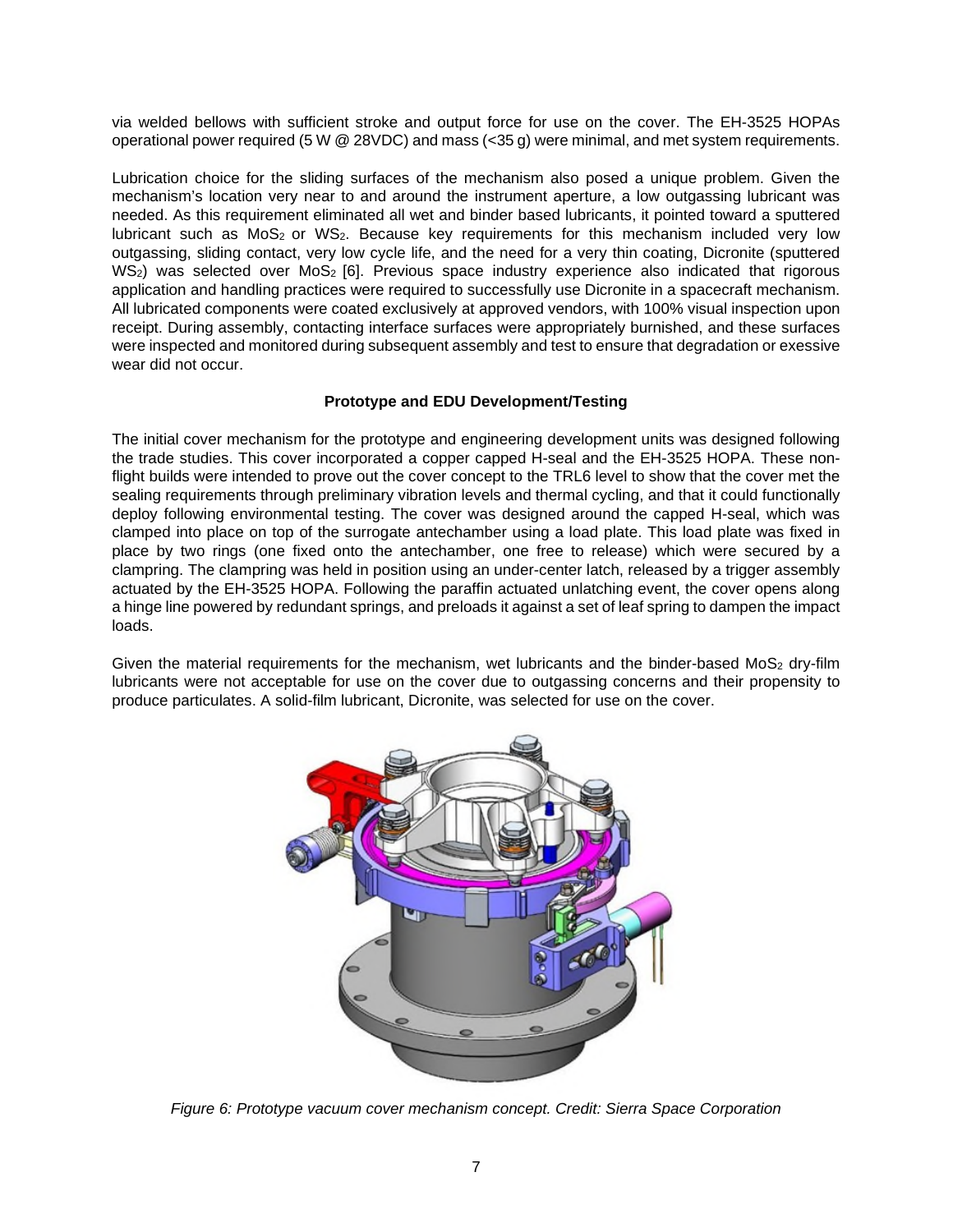Clampring tension adjustability was designed into the mechanism trigger at the end of travel for the undercenter latch (a new method of retaining a clampring). Initial loadings of the clampring (with or without the rings) showed that these shims provided negligible adjustability for the tension in the clampring. Further testing showed that by the time the under-center link reached the end of travel, as designed for the mechanism, adjustments in angle correlated to limited changes to the clampring tension; the greatest change in tension to link angle occurred significantly before the transition point between over and undercenter. This resulted in a design modification to the under-center linkage for the prototype being slotted at assembly to achieve the desired tension in the clampring. Clampring tension was confirmed with force testing at the linkage and gap testing of the rings.

Retention load on the seal, before release, was set with five pre-configured sets of Belleville washers. These Belleville stacks were combined with wave springs to pull the top ring away from the clampring when the mechanism was deployed (Ref Fig. 3). Additionally the load plate featured a kick-off plunger to release the cover under any stiction events. The plan for this cover was to load the seal using the five Belleville stacks. The stacks threaded thru the top load plate into the free ring. These stacks were to be loaded incrementally in a star pattern in order to ensure the seal came down evenly. The required seal impregnation load was designed to be  $17.8 - 22.2$  kN (4500 – 5000 lbf). This load value accounted for the minimum engagement load measured during trade studies, with margin added to ensure complete engagement of the seal. Following initial impregnation of the capped H-seal, the retention load for the seal was only required to be approximately 13.3 kN (3000 lbf) (value also heavily margined to ensure proper preload during environmental exposure).

The design of this mechanism was a delicate balance between creating a cover that could keep a hermetic seal and then fully release upon command. Testing during the initial build of the first unit (TRL6 testing) revealed several functional issues that required design updates. The first issue involved the capped H-seal seal. Although the H-seals are capable of handling minor positional misalignments, it is critical that the seal is guided onto the knife-edge interface [4] (Ref Fig. 5). It is also critical to ensure that nothing interferes with the positive stop of the seal. The initial design had the capped H-seal secured in place using a clamp around the OD of the seal. Unfortunately, compliance built into the hinge that allowed the seal to engage properly was not enough to allow the top ring assembly to seat correctly on the antechamber. This drove a design change to replace the original seal securing ring with less obtrusive retention features.



*Figure 7: (Left) Original seal retention method (Right) Updated seal retention method. The original seal retention method did not give proper clearance to the antechamber to allow for the seal to be loaded correctly, and prevented proper deployment of the cover. Credit: Sierra Space Corporation* 

Following the change to the seal retention, the cover mechanism was loaded. Care was taken to ensure that the seal flat was properly oriented onto the knife-edge surface after the first operational loading resulted in a seal that was only 75% engaged on the sealing surface due to a concentric misalignment. The seal was biased in the load plate to counter the load plate being biased by the torsion springs. Once that was corrected, integration and test resulted in proper concentricity of the knife-edge cut onto the seal. Following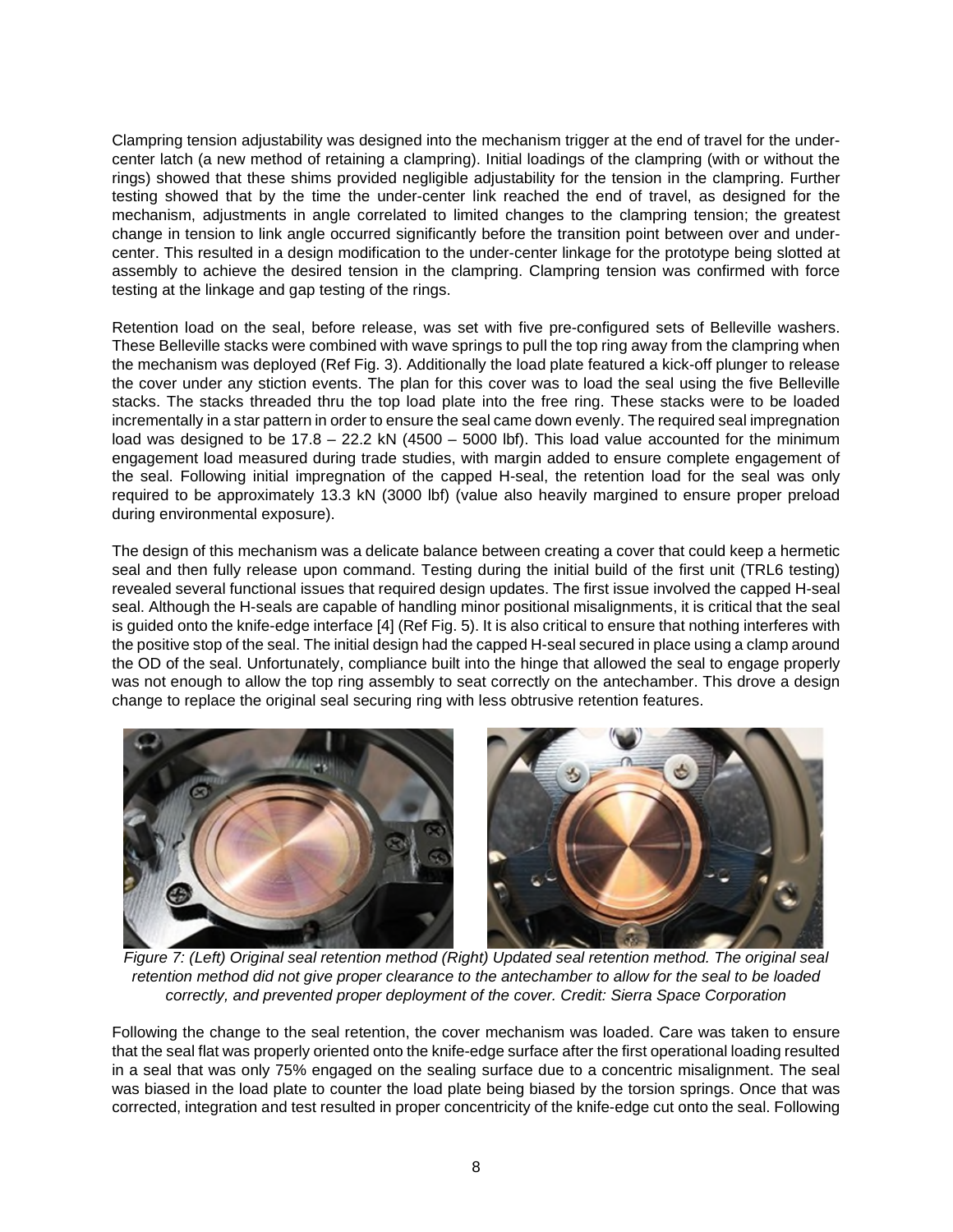several stow and load cycles of the prototype cover, it was noted that the cut into the seal was rounded at the top, which resulted in undesirable sealing conditions. Further investigation into the loading procedure found that incrementally loading Belleville stacks was insufficient to ensure proper penetration of the knifeedge into the seal. To remedy this, the mechanism was loaded using an arbor press to depress the load plate, ensuring that the knife-edge seal engaged the mating interface of the surrogate antechambers knifeedge perfectly perpendicular to the seal. A GSE fixture was developed to ensure proper load application of the seal. This fixture mimics the functionality of the arbor press through two power screws, torqued simultaneously to load the cover. The GSE loading fixture mounts on the fixed ring and loads the seal through the load plate.

Following several confidence test deployments of the prototype unit, the front band catcher for the clampring showed significant yielding, to the point where it was no longer functional. Analysis of the high-speed video showed the under-center latch and clampring system resulted in more energy input into the catcher than anticipated. This resulted in a catcher material (Aluminum 6061 to Titanium 6Al-4V) and thickness change. Subsequent deployments confirmed that the new catchers functioned as-designed without deformation.

Characterization of the Belleville stacks for the prototype build also resulted in a desired change to the mechanism. The prototype mechanism relied on previously characterized spring stacks to be torqued to a certain height with gauge blocks indicating deflection located on either side of the stack. This was a needlessly tedious process with potential to not be as reliable as desired; every .025 mm (.001 in) deflection of the stack resulted in significant load changes for the stack. It was determined that all future designs should have a hard stop feature around the stacks to ensure consistent retention loading of the seal. To make the stacks adjustable, shims were placed inside the sleeve to allow for the desired load to be dialed in during Belleville characterization.

Loading of the EDU clampring showed that the under-center linkage needed to be slotted differently than the prototype build, in that additional slotting was needed. Further inspection of the rings being clamped by the clampring showed the rings were minimally greater in their outer diameters as compared to the prototype unit. Further testing with varying sizes of rings, showed that the final tension of the clampring was highly dependent on the size of the outer diameter of the rings. This resulted in the tolerance of the outer diameter feature for the rings being tightened for all subsequent builds.

Updates to the mechanism design and loading procedure resulted in a prototype cover that was sealing properly during functional/confidence testing. The prototype build was then exposed to vibration in all axis and subjected to thermal cycling (-45°C to 175°C). The cover mechanism was helium leak checked continuously during each environmental test. The prototype cover successfully passed all environmental testing while maintaining the required sealing interface throughout. Following environmental testing, the cover was successfully deployed. The cover design was updated with the lessons learned from the prototype build and released at the non-flight level. Environmental testing was repeated on the EDU cover proving the concept and giving high levels of confidence in the design.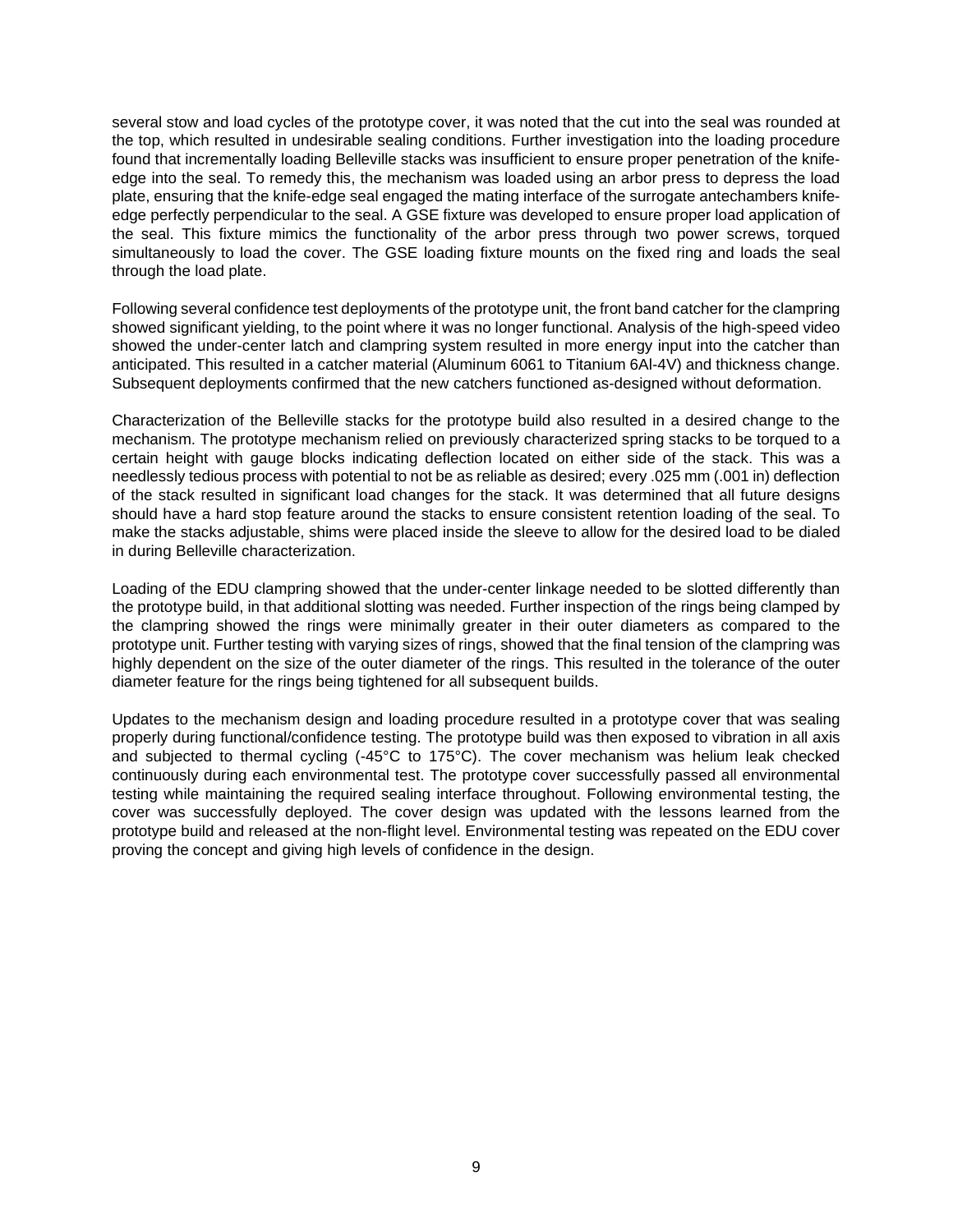

*Figure 8: Yielding of leaf springs following deployment of the cover. The leaf springs on the prototype cover yielded following multiple test deployments. Credit: Sierra Space Corporation* 

Following the EDU test campaign, two updates were needed for the flight mechanism. The first was to update the stop for the top ring assembly following release. Multiple undesirable features were noted with the leaf spring stop. Following multiple deployments, the leaf springs began to yield. Further testing of the mechanism (including over 50 releases into the leaf springs) showed that the yielding stabilized after the first 5-10 deployments, however, a more robust stop and capture system was determined to be necessary for the flight built. Additionally, the leaf spring stop did not absorb enough energy of the cover after contact, causing the cover to bounce back over the instruments aperture. The cover would eventually rest on the leaf springs as designed. Although the door bouncing did not violate any requirements, it was determined that the flight build must retain the cover in place following deployment without the cover re-entering the aperture of the instrument to prevent any damage to the antechamber (surrogate or flight) for future units.

Additional lessons were learned during the development of the test fixture. Initial base readings showed that background helium could be sensed by the LACO Titan Test Machine (LACO) if not properly vented. This was isolated following gradual increases in helium being detected by the machine throughout prototype vibration testing. The LACO was blanked off; following reset and pump down of the system, the helium leak detected had climbed significantly above what had been detected during previous background calibrations. It was determined that the helium from previous pressurizations had built up in the smaller (than the manufacturing floor) test room. This was mitigated by opening the test room during helium purge events, and piping the LACO exhaust outside the testing area. Additionally, it should be noted that each interface in the test set up presented a potential leak point. Each of the interfaces had to be meticulously secured and checked (using a Helium sniffer bottle) to ensure that the cover mechanism would be isolated as intended.

# **EDU to Flight Design Build and Test**

Before updating the development design of the vacuum cover mechanism to flight, a system-level requirements change was levied against the mechanism. It was determined that redundant NEG pumps were necessary to counter outgassing inside the instrument. The NEG pumps, and subsequent housing, could not be attached directly to the antechamber due to the antechamber's function as the MASPEX instrument input component. The cover's H-seal was determined to be the only location to attach the NEG pumps. This added a new wrinkle in the challenge of designing a deployable interface that could maintain a hermetically sealed chamber. Additional design iterations were required to accommodate the seal growth into the cover, hopefully without a complete re-design of the cover mechanism.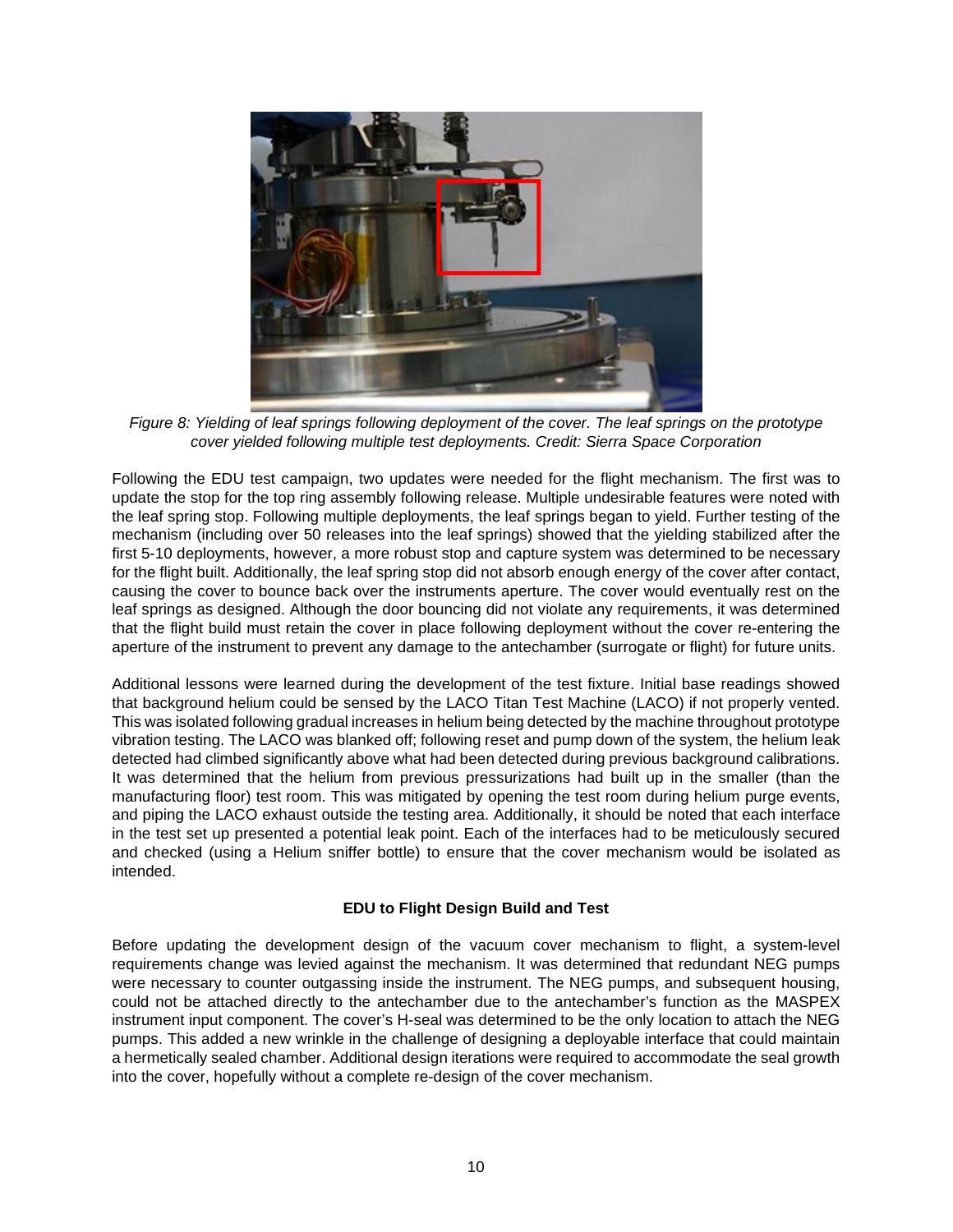Even though the NEG pumps represented a relatively minor mass increase, the offset cantilevered nature of the housing components, and related heating requirements drove a design change to the seal and surrounding structure. For the NEGs to function, they need to be heated to over 500°C for 10 minutes. Because antechamber vacuum must be pulled prior to NEG activation, NEG heating was required after the cover system was sealed onto the instrument's antechamber. Due to the risk of the seal failing from rapid CTE changes, NEG activation was required to occur away from the critical seal interface with enough distance to create an effective heat sink. This drove a design change to attach a structural extension to the H-seal that offset the NEG pump approximately 9.5 cm (3.75 in) away from the seal interface, deviating significantly away from the original flat seal design.

Several design updates accommodated the extension change to the critical sealing component. A bore was added to the load plate for the NEG seal to pass through. Additionally, the extension in the H-seal had a marginal fillet at the extension point (1.9 mm (0.075 in) radius), which resulted in a high-stress point. It was analytically determined that launch loads would break the NEG extension off of the H-seal if not properly supported. A "tree" support assembly was integrated into the cover to properly support the seal. This support structure is attached to the load plate to offload the mass of the NEG extension under launch loads and to prevent related deflection from compromising the seal. This assembly features three radially adjustable clamps. Each clamp has a recessed feature to ensure two lines of contact per clamp on the extension in order to reduce associated Hertzian contact stress (Ref Fig. 9). These clamps were lightly snugged against the seal extension, and then locked into place. The support structure is designed to be installed on ground prior to launch following activation of the NEGs.



*Figure 9: (Left) NEG Seal following activation with support fixture installed. The support fixture was required to prevent deflection of the NEG pump seal housing. The NEG seal was discolored following activation where it was heated to 500°C for over 10 minutes. (Right) Clamp interface onto seal. Cut in clamp ensures two lines of contact on seal to limit Hertzian stresses. Credit: Sierra Space Corporation* 

In addition to the NEG support flight design update, the stop design for the cover was improved and a latch was added. As the original stop design on the prototype and the engineering development units exhibited significant bounce back of the cover into the instruments aperture, the leaf spring stack up was replaced with a single flexure (diving board). The new design was analyzed to optimize thickness, avoiding over stress (yield), while maintaining adequate force and deflection parameters for force attenuation following deployment. A latch was incorporated to prevent the deployed cover interfering or damaging the instrument aperture; it was designed to activate with the inherent hinge compliance and catch underneath the diving board to secure the cover following deployment (Ref Fig. 4).

It was also determined that two telemetry switches were necessary. The first switch was required to indicate actuation of the HOPA. The switch was added underneath the trigger holding the under-center link and guided along a cam which activated the switch once the link was released. The second switch was required to indicate the cover opened clear of the clampring and was integrated into the hinge components of the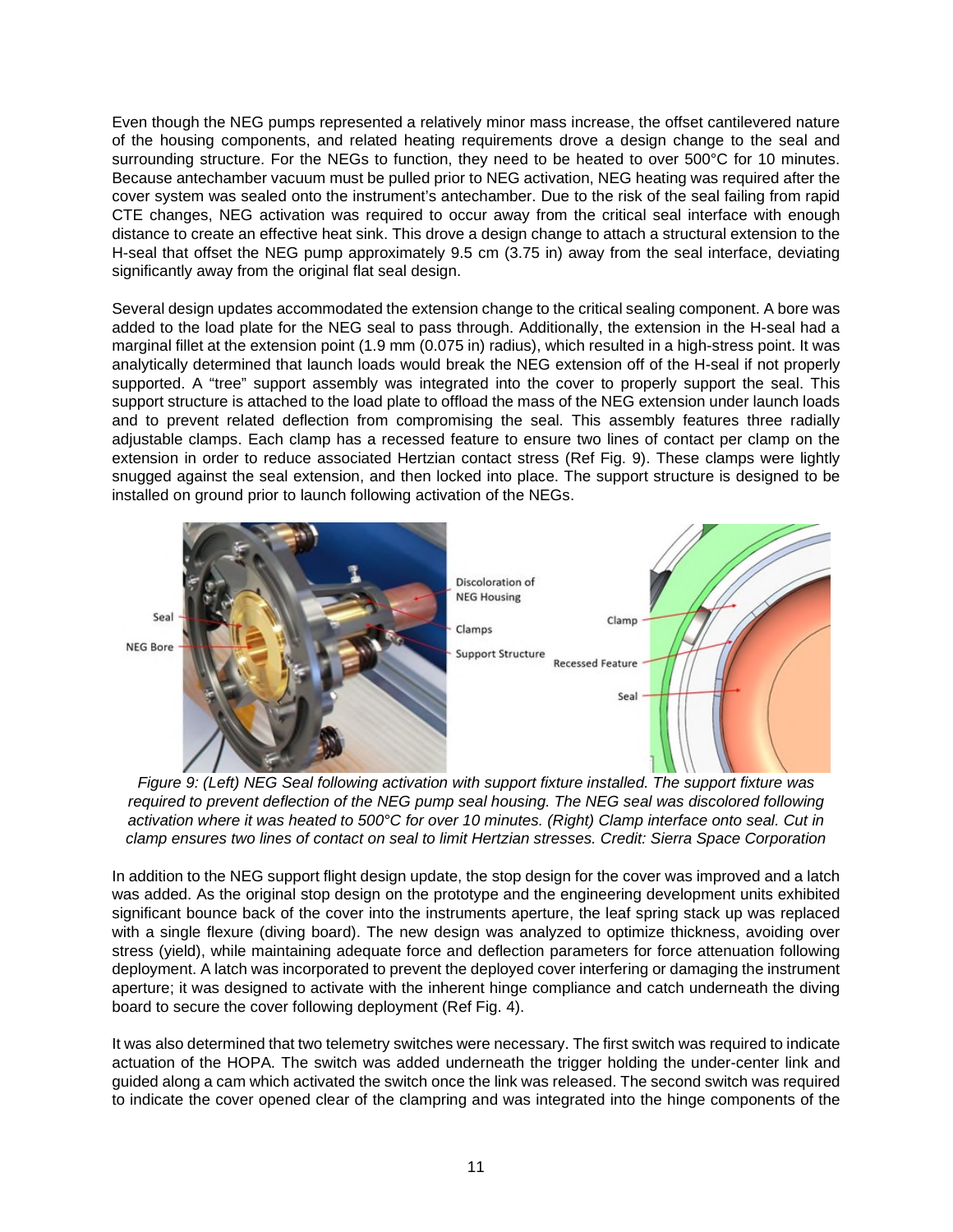cover. This switch was placed alongside the diving board and was depressed with a cam attached to the hinge line, toggling when the cover was released and significantly routed towards its stowed condition.

Finally, minor improvements were also made to the kickoff plunger to replace a retention ring with a nut and washer hard stop. Additional band catchers were also placed around the mechanism to ensure the clampring was fully retained following deployment, and would not rattle during interplanetary travel to meet a new microphonics requirement.

## **Flight Cover Testing**

Following implementation of design changes to the EDU unit, development testing was conducted to validate design changes. Before environmental testing, to validate the NEG seal activation process, the NEG seal was sealed and activated. An induction heater was positioned around the NEG and a heat sink was connected to the seal. Thermocouples were placed at the base of the seal to monitor temperature changes ensuring that the knife-edge interface would not be damaged during the activation process. The thermocouples showed that the base temperature did not notably increase. This result greatly alleviated concerns that NEG pump operations would compromise the seal and fail the helium leak requirement.

Helium leak checks were conducted with a LACO TitanTest machine. This machine was calibrated such that the minimum detectable helium leak rate in the ultra-fine vacuum mode was at the leak requirement (at the time) for mechanism (<5.0 E-10 Pa l/sec). Leak tests were conducted by placing the mechanism, stowed and sealed on a surrogate antechamber, underneath an enclosed top hat (Ref Fig. 11). The surrogate antechamber was connected to the LACO machine and pumped down to vacuum. The top hat was then pressurized with helium. This enclosure was mounted on a vibration table or in a thermal chamber with helium leaks being monitored by the LACO during all tests. Standard calibration and background levels were conducted/recorded before and after each test to ensure accurate leak measurements.



*Figure 10: NEG activation and heat sink. NEG activation involved an induction heater heating the NEG pumps to 500°C. A water cooled heat sink was mounted to the NEG seal to prevent damage to the critical sealing interface. Credit: Sierra Space Corporation*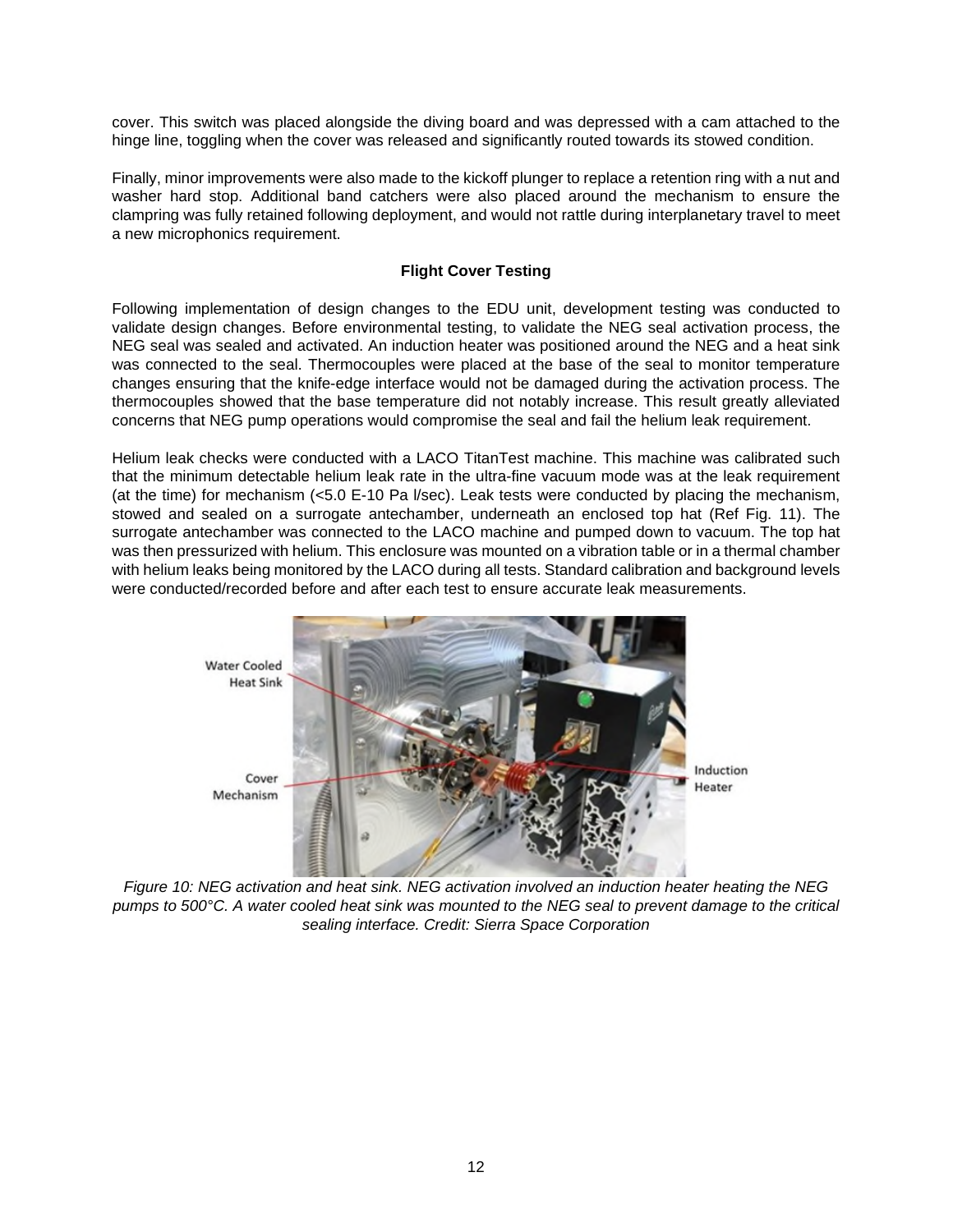

*Figure 11: Leak chamber for cover mechanism. Helium was backfilled into a top hat, with a leak detector pulling vacuum on the other side of the seal, monitoring for He leak. Credit: Sierra Space Corporation* 

The leak requirement levied on the mechanism was at the noise floor of what could be detected using commercial vacuum/leak detector machines. It was noted during initial trade study testing that when the LACO was measuring at the noise floor, background (artificial) spikes were being detected. This posed problems for validating the sealing interface of the mechanism as these background spikes (although consistent both in size and frequency) occasionally violated the system level leak requirement. Additional data refinement was required to ensure that these background spikes were not artificially "failing" the mechanism interface.

Measurements were taken before all vibration and temperature cycling to develop background values to determine if any potential delta in leak rate was recorded during environmental testing. This method was developed during the trade study phase, and used throughout the remainder of the program.

Following NEG activation, the updated engineering development unit was environmentally tested to the updated flight vibration and thermal levels to ensure functional compliance. Fortunately, with the design changes implemented, the updated EDU mechanism was able to pass all environmental test (vibration and thermal cycling) and functionally deploy, clearing the way to move to the final flight build. The flight design was then built and tested to the updated environmental conditions. A full visual inspection was conducted on the seal following release to confirm that no yielding occurred and that no particles (from the NEG assembly) were generated during testing. The successful completion of these tests moved the mechanism to the TRL-8 level, and the flight configuration was shipped to Southwest Research Institute (SwRI) for final integration onto their instrument.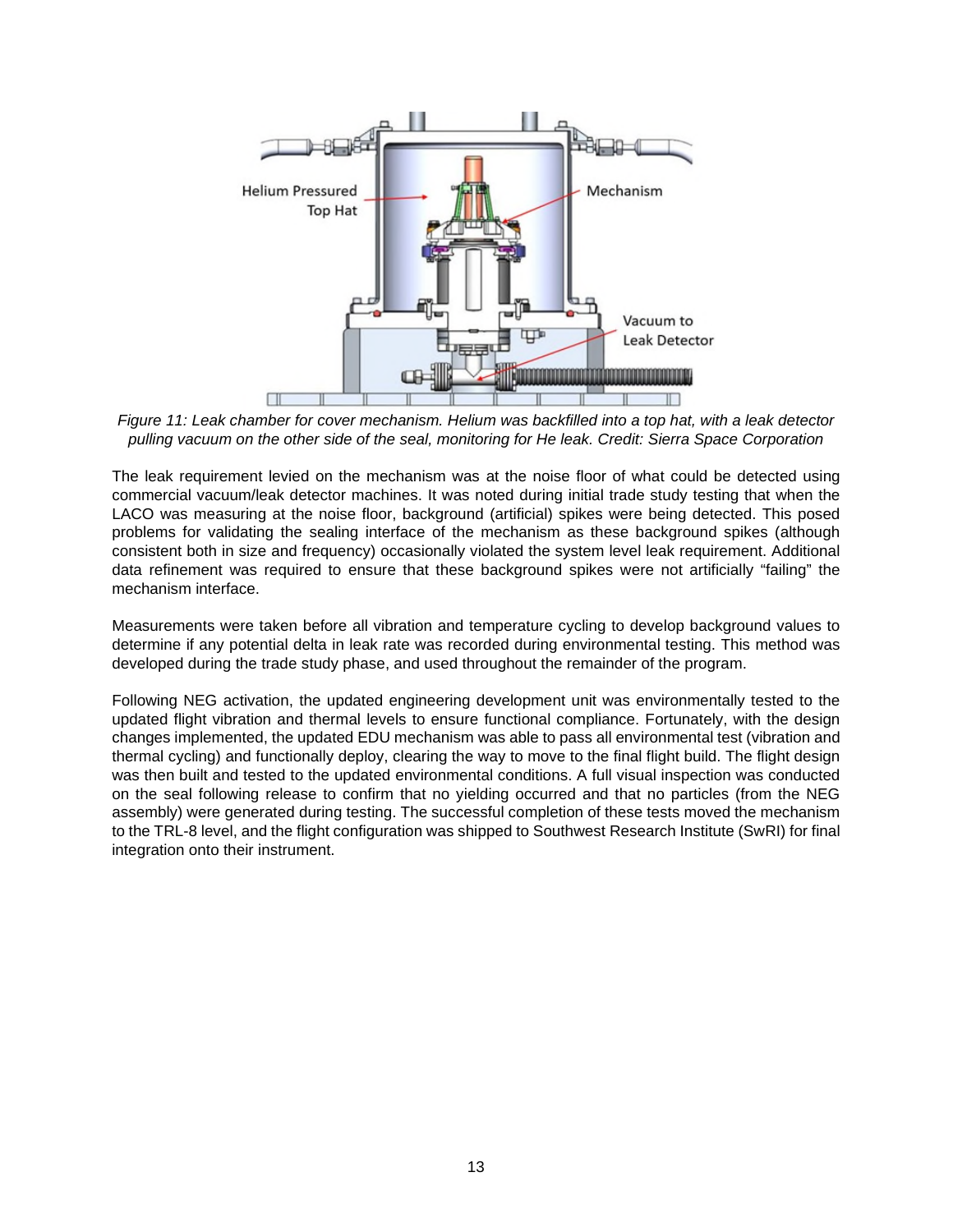

*Figure 12: Cover mechanisms developed for MASPEX Instrument: (Top Left) Prototype Stowed, (Top Right) EDU Stowed, (Bottom Left) EDU (NEG) Stowed, (Bottom Right) Flight Delivery Unit. The cover design changed dramatically away from the previously tested prototype and engineering development units following the addition of NEG pumps attached to the critical sealing component. Credit: Sierra Space Corporation*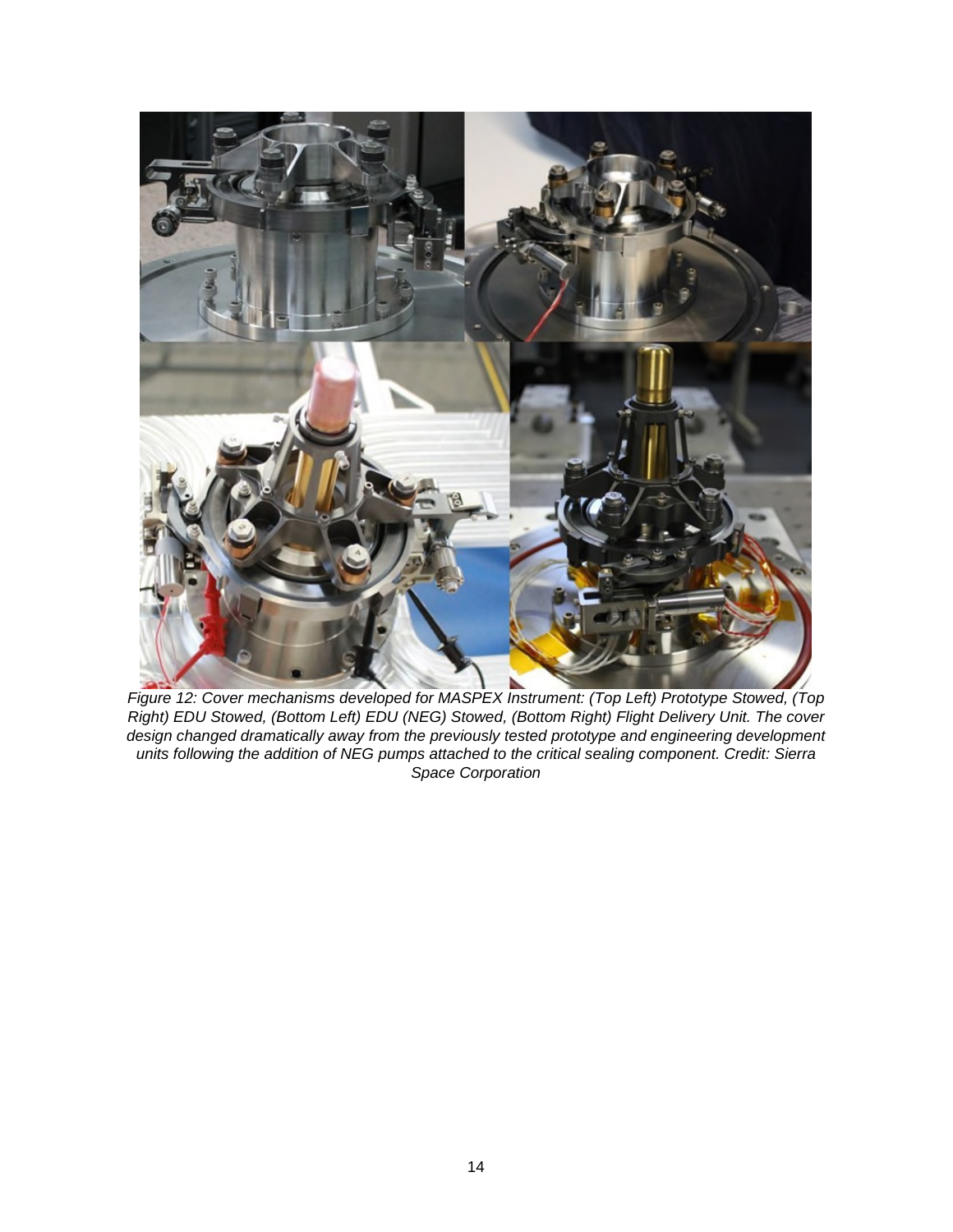#### **Lessons Learned**

Several lessons were learned during the development of a deployable cover capable of holding a hermetic seal from prototype to flight.

Hermetic Sealing

- H-seals and conflat seals are ideal for hermetically sealing interfaces, especially when metal on metal interfaces are required.
- It is critical that the sealing surface of H-seal and knife-edge interface are pristine surfaces free of burrs, nicks, and markings.
- Knife-edge interfaces need to be able to fully engage with the sealing surface.
- When loading H-seals onto a knife-edge, the seal needs to come down consistently perpendicular to the surface plane. The seal cannot be rocked or unevenly engaged onto knife-edge during loading.
	- o For deployable mechanisms, this means compliance for the seal to come down perpendicular, and not on an extended radius from a hinge line (if applicable).

Clampring

- When tensioning a clampring with an under-center link, the majority of loading occurs during the initial movement of the linkage. There is limited load adjustability once the under-center linkage is near its end of travel towards the over-center condition.
- Variability in ring ODs, even by .025 mm (.001 in), greatly affects the final tension in the clampring. Those features need to be very tightly controlled to get repeatable results between mechanisms.

Helium Leak Testing

- It is critical to minimize all potential interfaces when testing minimal levels of Helium in the system.
- Excess background helium needs to be cleared from the immediate area of a leak detector
- The leak detector needs to be in pristine condition to measure at noise floor. Any undesirable particulates in the machine will prevent the system from pumping down and reading at the absolute floor.

#### **Conclusion**

A unique cover mechanism was required for the MASPEX instrument on the Europa Clipper Spacecraft that was capable of deploying a hermetically sealed contamination cover. Following trade studies and a non-flight build, a flight cover concept was built, functionally tested, and validated for all environmental loads and effects. System-level requirement updates necessitated design changes to the primary sealing interface late in the program. The updated design passed all helium leak checks, sealing to levels <1\*10^-8 Pa\*l /sec helium leak throughout all environmental tests. Several challenges were overcome throughout the development of this hermetically sealed cover system including management of deployable sealed interfaces, integrating miniaturized clamprings, minimal use of non-metallics, and application of undercenter linkages. All these challenges resulted in invaluable technology advancement that can be applied to future flight designs and related space missions.

#### **Acknowledgements**

The authors wish to express appreciation to the MASPEX team at SwRI for their collaboration in the mechanism development and test. Specifically, Chip Beebe and Tim Brockwell's (SwRI) contributions and collaborations with the team at Sierra Space allowed this mechanism to make it through flight design and test. Development of the mechanism was made possible with the team's collaboration, frank discussions, and dedication to supporting development of a suitable cover for their MASPEX instrument.